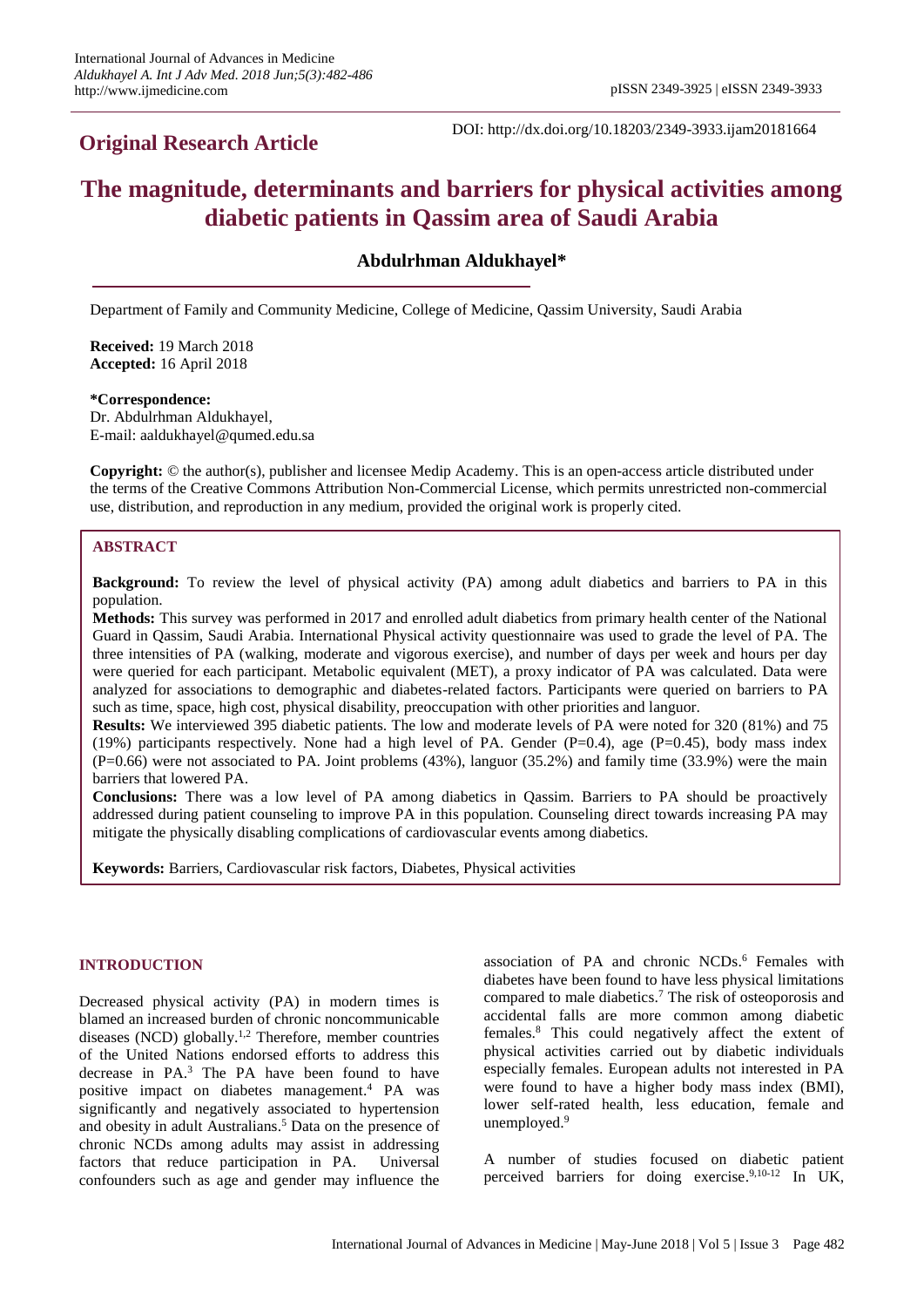diabetic patients considered tiredness, difficulty in participating in exercise, preoccupation in watching television, lack of time and facilities for exercise were main barriers. 9 In Ireland, obese diabetics were interviewed to find barriers they faced. <sup>10</sup> Lack of time and physical inability to do exercise were main barriers reported in this study. In a mountainous country; Nepal, diabetic identified other ailments, cold climate, laziness, lack of time as main barriers for exercise.<sup>11</sup> In neighboring country UEA, the diabetic reported that arthritis, lack of time, cultural issues, lack of interest, and family responsibilities were main barriers for undertaking PA.<sup>12</sup> Surprisingly in a country with high prevalence of NCD, Saudi Arabia, to the best of our knowledge no evaluation of barriers for PA among diabetic is undertaken.

We present the level of PA and its barriers among adult diabetics in the Qassim region of Saudi Arabia.

## **METHODS**

The research committee of the primary health center of the National Guard in Qassim. approved this study. Adult diabetics registered at healthcare institutions were invited to participate in 2017. A written informed consent was obtained from all participants. This study adhered to the tenets of the declaration of Helsinki.

For sample size calculations, we assumed that the prevalence of physical inactivity among the adult Saudi diabetic population was 31%. <sup>13</sup> To achieve 95% confidence interval (CI) and 5% margin of error, at least 330 randomly selected diabetic patients were required. To compensate for nonparticipation or dropout, we increased the sample by 10%. Thus the final study sample size was 395 adult diabetics.

Seven family physicians were the field investigators for this study. Data were collected on patient age, gender, educational level, marital status, current occupation, history of hypertension, ongoing medication to manage hypertension, history of diabetes and other ailments and medications or treatments. Blood pressure (BP) was measured in sitting position using a digital sphygmomanometer.

The measurements were repeated twice and the mean value was documented. The average systolic and diastolic blood pressure (in mmHg) were noted for each patient. If the patient was taking medications for hypertension, he/she was classified as hypertensive irrespective of BP readings. Hypertension was defined as systolic pressure  $≥140$  mmHg and/or diastolic BP  $≥$  90 mmHg.<sup>14</sup> A selfadministered International Physical Activity questionnaire was used to determine the level of physical activity (PA) of each participant. <sup>15</sup> A Excel (Microsoft Corp., Redmond, WA, USA) IPAD (Apple Inc., Cupertino, CA, USA) spreadsheet was used to automatically calculate the metabolic equivalent (MET) and three grades of PA; mild  $( $600$  MET), moderate  $(600$$ to 3000 MET) and high (>3000 MET). Data were collected on the perceived barriers to PA. Each participant was asked to select the barriers and rank based on their personal life from the options of no time for exercise, no place for exercise, friction joints or joint pain, busy with family, inclement weather, expensive gym, work pressure, fatigue/tiredness and laziness.

BMI was graded as normal  $(18.5\n-24.9 \text{ kg/m}^2)$ , overweight (25 to 29.9 kg/m2), obese  $(30 \text{ to } 39.9 \text{ kg/m}^2)$  and extremely obese  $(>40 \text{ kg/m}^2)$ . The HbA1c test report was used to define glycemic control. Poorly controlled diabetes was defined as a HbA1c level greater than 7%.

The data were recorded in an Excel spreadsheet (Microsoft Corp., Redmond, WA, USA) and transferred to Statistical Package for the Social Sciences (SPSS 25; IBM Corp., Armonk, NY, USA). The frequency and percentage proportions were calculated for qualitative variables. If the data were normally distributed, the mean and standard deviation was calculated. If the distribution of data was non-normal, the median and 25% quartile was calculated. The PA grades were associated to other factors using Odd's ratio (OR), its 95% CI and two sided P value. P values <0.05 were considered statistically significant. The barriers were presented as numbers and percentage proportions.

## **RESULTS**

We interviewed 395 adult diabetics. Their mean age was  $55.1 \pm 10.7$  years. The demographic details are presented in Table: 1.

### **Table 1: Profile of adult diabetics that responded to physical activity related survey in Qassim area of Saudi Arabia.**

|                |                    | <b>Number</b>  | $\frac{0}{0}$ |
|----------------|--------------------|----------------|---------------|
| Gender         | Male               | 159            | 40.3          |
|                | Female             | 236            | 59.7          |
|                | Married            | 343            | 86.8          |
|                | Divorced           | 1              | 0.3           |
| Marital status | Widowed            | 39             | 9.9           |
|                | <b>Bachelor</b>    | 1              | 0.3           |
|                | Missing            | 11             | 2.8           |
| Literacy       | Illiterate         | 205            | 51.9          |
|                | Informal education | 35             | 8.9           |
|                | Schooling          | 93             | 23.5          |
|                | College            | 35             | 8.9           |
|                | Missing            | 15             | 3.8           |
| Occupation     | Employed           | 51             | 12.9          |
|                | No job             | 3              | 0.8           |
|                | Own business       | $\mathfrak{D}$ | 0.2           |
|                | Retired            | 106            | 26.8          |
|                | Housewife          | 225            | 57.0          |
|                | Missing            | 8              | 2.0           |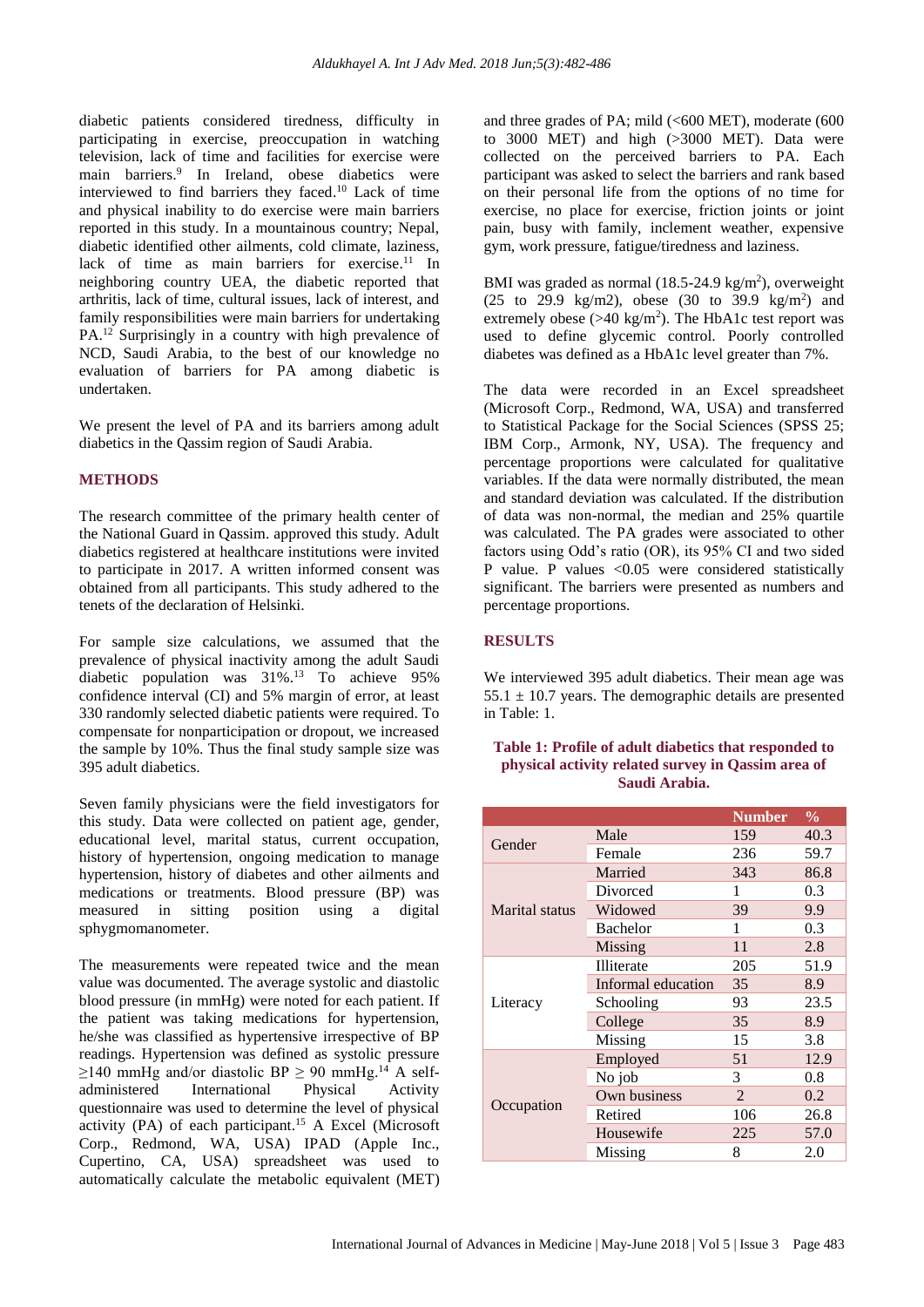Based on the feedback of participants, low grade of PA was noted in 320 (81%) participants and moderate PA was reported by 75 (19%) diabetics.

Their responses revealed that 8(2%) of them were doing vigorous exercise for a mean of  $5.1\pm 2$  days in a week and 1±0.75 hour in a day. Moderate grade of exercise was performed by 42 (10.6%) diabetic. They performed moderate grade of exercise for  $5\pm1.9$  days in a week and 1.4±1.3 hours per day. Walking was daily activity for 210  $(53.2\%)$  diabetic patients. They used to walk  $4.3\pm2$  days in a week and 20  $\pm$ 13 minutes per day. The PA by diabetic was median 3 hours per week (25% quartile 0.5 hours, minimum 0 hours and maximum 50.75 hours). Table 2 presents the association of PA level to demographic and other chronic ailments. The subjective impression of the participants regarding barriers to PA is presented in Table 3. Only 10.4% of participants stated there were no barriers to PA. Joint problems prevented regular PA in four out of ten diabetics. Languor and preoccupation with family matters were other main barriers reported by more than one third of the participants.

|                         |                              | Low PA        |               | <b>Moderate PA</b> |               |                                               |  |
|-------------------------|------------------------------|---------------|---------------|--------------------|---------------|-----------------------------------------------|--|
|                         |                              | <b>Number</b> | $\frac{0}{0}$ | <b>Number</b>      | $\frac{0}{0}$ | <b>Validation</b>                             |  |
| Gender                  | Male                         | 132           | 41.3          | 27                 | 36.0          | $P = 0.4$                                     |  |
|                         | Female                       | 188           | 49.3          | 48                 | 64.0          |                                               |  |
| <b>Education</b> status | Read and write               | 193           | 61.9          | 47                 | 66.2          | $P = 0.5$                                     |  |
|                         | $School + college$ graduates | 119           | 38.1          | 24                 | 33.8          |                                               |  |
| Marital status          | Married                      | 277           | 36.0          | 66                 | 90.4          | $P = 0.6$                                     |  |
|                         | Non-married/Divorcee         | 34            | 64.0          | $\overline{7}$     | 9.6           |                                               |  |
|                         | Mean                         | 55.2          |               | 54.8               |               | Mean difference 0.45                          |  |
| Age                     | SDv                          | 10.9          |               | 9.9                |               | $(95\% \text{ CI } -2.2; 3.1)$<br>$P = 0.73$  |  |
| <b>Body Mass Index</b>  | Normal                       | 28            | 8.8           | $\overline{4}$     | 5.3           |                                               |  |
|                         | Overweight                   | 78            | 24.4          | 21                 | 28.0          | Chi square $= 0.05$                           |  |
|                         | Obese                        | 181           | 56.6          | 42                 | 56.0          | $Df = 3$<br>$P = 0.8$                         |  |
|                         | Extreme obese                | 30            | 9.4           | 6                  | 8.0           |                                               |  |
|                         | Missing                      | 3             | 0.9           | $\overline{2}$     | 2.7           |                                               |  |
| Glycemic control        | Poor                         | 213           | 66.6          | 39                 | 52.0          | $OR = 1.9$ ; 95% CI 1.1<br>to 3.2; $P = 0.02$ |  |
|                         | Adequate                     | 101           | 31.6          | 35                 | 46.7          |                                               |  |
|                         | <b>Missing</b>               | 6             | 1.9           |                    | 1.3           |                                               |  |
|                         | Yes                          | 165           | 51.6          | 39                 | 52            |                                               |  |
| Hypertension            | N <sub>o</sub>               | 154           | 48.1          | 34                 | 45.3          | $P = 0.64$                                    |  |
|                         | Missing                      | 1             | 1.3           | $\overline{2}$     | 2.7           |                                               |  |

| Table 2: Determinants of Physical Activities among diabetics of Qassim, Saudi Arabia. |  |  |  |  |  |  |  |
|---------------------------------------------------------------------------------------|--|--|--|--|--|--|--|
|---------------------------------------------------------------------------------------|--|--|--|--|--|--|--|

P<0.05 is statistically significant; CI=confidence interval; Df=degrees of freedom

### **Table 3: Barriers to participating in physical activity reported by adult diabetics in Qassim area of Saudi Arabia.**

| <b>Barriers for physical activities</b> | <b>Number</b>               | $\frac{0}{0}$ |
|-----------------------------------------|-----------------------------|---------------|
| No time for exercise                    | 52                          | 13.2          |
| No place for exercise                   | 36                          | 9.1           |
| Friction joints/joint pain              | 164                         | 41.5          |
| Busy with family                        | 134                         | 33.9          |
| Not sure if exercise is good            | 23                          | 5.8           |
| Going to Gym is expensive               | 2                           | 0.5           |
| Work pressure                           | 5                           | 1.3           |
| Fatigue/tiredness                       | 97                          | 24.6          |
| Languor                                 | 139                         | 35.2          |
| No barrier for exercise                 | 39                          | 9.9           |
| Not participated in survey              | $\mathcal{D}_{\mathcal{L}}$ | 0.5           |

## **DISCUSSION**

In the present study study of adult diabetics indicates, a large proportion were not physically active. Additionally, their health behavior for controlling chronic ailments was poor. In a population with free (state-funded) medical services including medications, the barriers such as joint problems, languor, preoccupation with family affairs seem to be major hurdles for proactively participating in PA.

Despite a high level of tertiary health services in the study region, the barriers identified to address primary prevention of chronic NCDs in the study area warrants significant attention. Active participation of population in addressing the underlying causes of NCD, health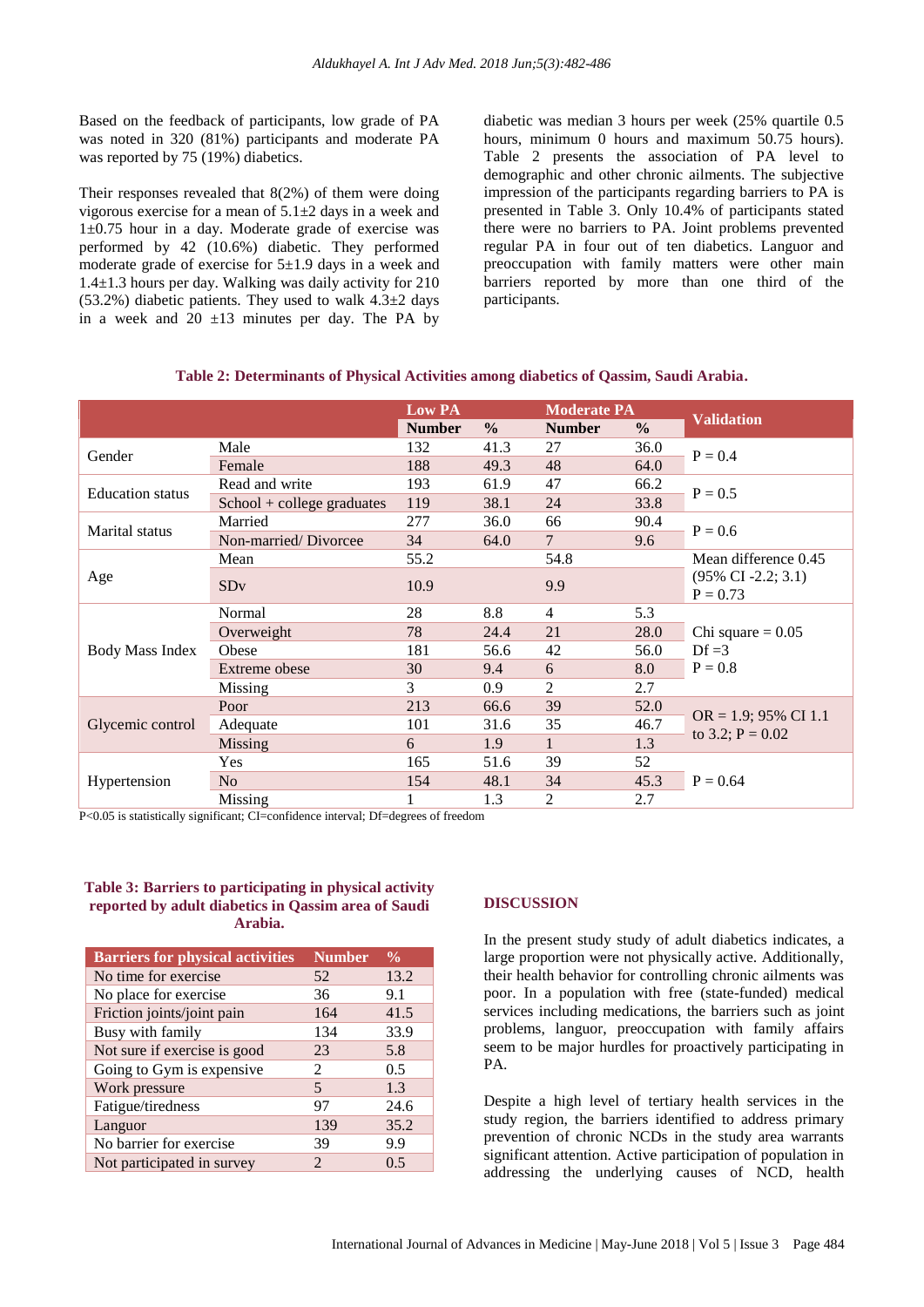promotion, inclusion of PA in school curriculum and providing affordable and accessible facilities for PA to all including diabetics is recommended in the study area.

The prevalence of depression among diabetics in eastern and western regions of Saudi Arabia was 50% and 34% respectively. 16,17 Obesity, poor self-esteem and binge eating are interlinked resulting in depression, less PA and chronic NCD. <sup>18</sup> Dietary recommendations for depression are the same for chronic NCDs. 19

Personal counselling sessions and medications to manage depression (if required) could improve PA levels in these diabetic patients.

In the present study, gender was not significantly associated to level of PA among diabetics. In a study that evaluated the predictors of improved PA following diagnosis of ischemia, the level of PA at baseline and at five years were not significantly different.<sup>20</sup>

In a study in Kuwait patients with hypertension of diabetes reported that adverse climate, women facing cultural difficulties, lack of time and other ailment were main barriers. 21

In the present study, 40% of diabetics reported joint pain as a reason for low participation in PA. In an Italian study, the prevalence of osteoarthritis was high in elderly diabetics compared to nondiabetics. <sup>22</sup> The researchers in that study concluded that it would be challenging to treat diabetics who have additional physical ailments.

The level of PA was moderate among one fourth of diabetics who did not have any barriers. This implies that the overall health behavior is prohibiting them for participating in greater levels of PA. Low levels of PA even in a young healthy Arab population has been reported in the UAE. 23

The present focus on PA among diabetics should be complimented with other component of lifestyle change related to dietary intake. Consumption of high calorie diet especially red meat, sweets, dates, fizzy drinks is common in Saudi population.<sup>24</sup>

The diabetic patients need to be counselled to alter their diet habit to address hyperglycemia, obesity and laziness related to depression that could discourage then for improving their PA levels.

An effort is going by Nongovernmental organization and supported by the government to encourage general population to adopt healthy lifestyle by organizing marathons in different parts of Saudi Arabia. 25

There were some limitations to this study. This was a cross-sectional study, therefore a relationship between level of PA to diabetes cannot be established and reverse causalities cannot be ruled out. In the current study, the assessment of PA was performed through a time-tested method based on the patient feedback.

Social desirability bias influencing the outcome cannot be totally ruled out when this method is used. Digital technology can be use to measured PA through the amount of calories burnt. This objective method of measuring PA could minimize observation bias.

There is an urgent need to proactively encourage adult diabetics to participate in PA in Saudi Arabia to combat the tsunami of diabetes that is negatively affecting the health of a young and productive segment of the population.

*Funding: No funding sources Conflict of interest: None declared Ethical approval: The study was approved by the Institutional Ethics Committee*

## **REFERENCES**

- 1. Daar AS, Singer PA, Persad DL, et al. Grand challenges in chronic non-communicable diseases. Nature. 2007;450:494.
- 2. Lee IM, Shiroma EJ, Lobelo F, Puska P, Blair SN, Katzmarzyk PT, et al. Effect of physical inactivity on major non-communicable diseases worldwide: an analysis of burden of disease and life expectancy. The lancet. 2012;380:219-29.
- 3. Narayan KV, Ali MK, Koplan JP. Global noncommunicable diseases—where worlds meet. New England Journal of Medicine. 2010;363(13):1196-8.
- 4. Yuing FT, Santos-Lozano A, Solís UP, Cristi MC. Effects of training and detraining on glycosylated haemoglobin, glycaemia and lipid profile in type-ii diabetics. Nutr Hosp. 2015;32:1729-34.
- 5. Livingstone KM, McNaughton SA. A Health Behavior Score is Associated with Hypertension and Obesity Among Australian Adults. Obesity (Silver Spring). 2017;25:1610-7.
- 6. Koolhaas CM, Dhana K, van Rooij FJA, Schoufour JD, Hofman A, Franco OH. Physical Activity Types and Health-Related Quality of Life among Middle-Aged and Elderly Adults: The Rotterdam Study. J Nutr Health Aging. 2018;22:246-53.
- 7. McCollum M, Hansen LS, Lu L, Sullivan PW. Gender differences in diabetes mellitus and effects on self-care activity. Gend Med. 2005;2:246-54.
- 8. Sta Romana M, Li-Yu JT. Investigation of the relationship between type 2 diabetes and osteoporosis using Bayesian inference. J Clin Densitom. 2007;10:386-90.
- 9. Thomas N, Alder E, Leese GP. Barriers to physical activity in patients with diabetes. Postgrad Med J. 2004;80:287-91.
- 10. Egan AM, Mahmood WA, Fenton R, et al. Barriers to exercise in obese patients with type 2 diabetes. QJM. 2013;106:635-8.